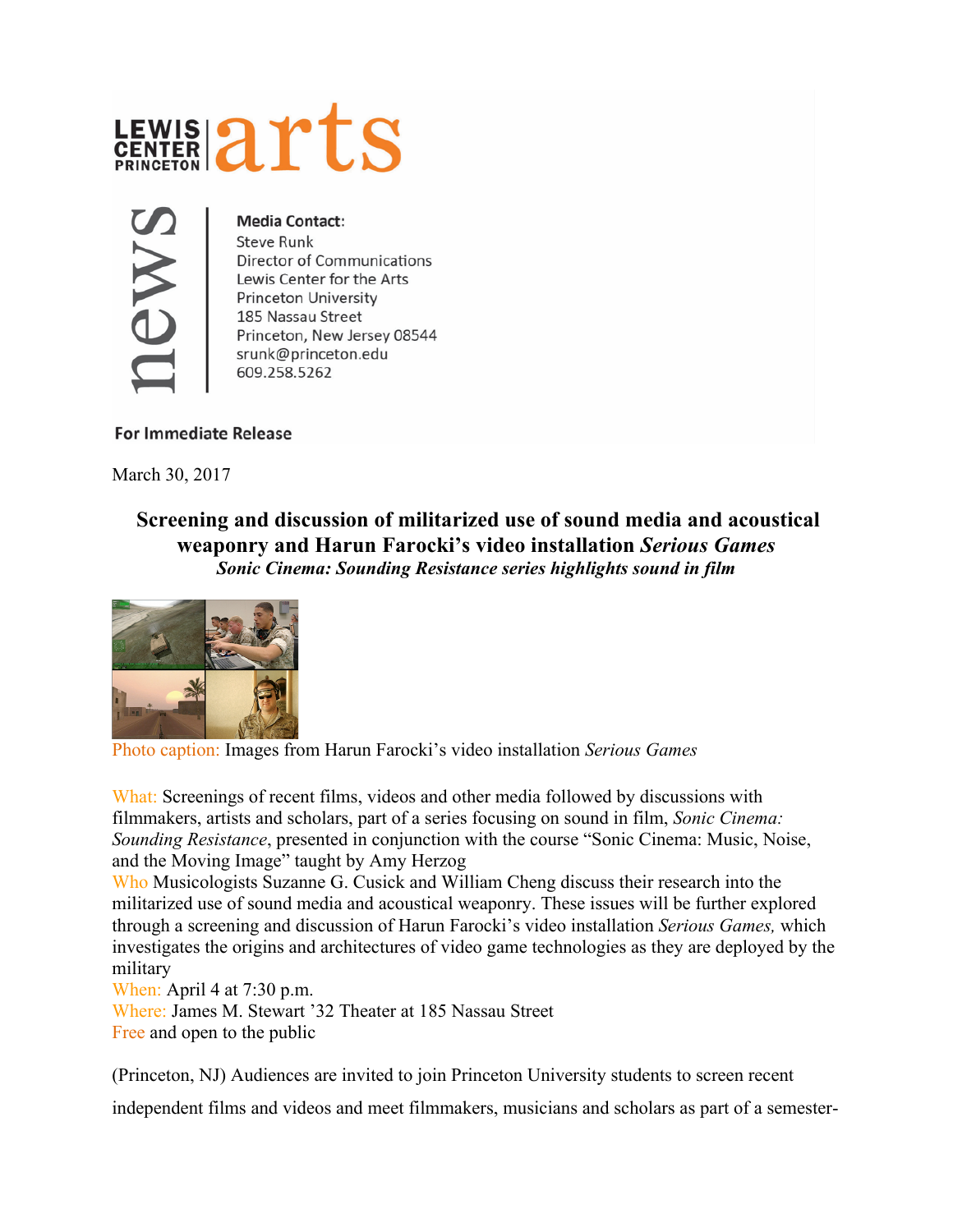long series focusing on sound in film, *Sonic Cinema: Sounding Resistance*. The series is presented by the Visual Arts Program of the Lewis Center for the Arts and is in conjunction with the spring course "Sonic Cinema: Music, Noise, and the Moving Image" taught by Visiting Associate Professor Amy Herzog, who curated the series. Films and videos will be screened on select Tuesdays through the end of April. Filmmakers, musicians and scholars associated with the work will be on hand to discuss the work and answer questions from the audience.

On April 4 "Serious Games: Sound, Torture, and Acoustemologies of Violence" will feature presentation of works by Harun Farocki and discussion with musicologists Suzanne G. Cusick and William Cheng at the James M. Stewart '32 Theater at 185 Nassau Street. Cusick and Cheng have been at the forefront of research on the role of acoustical weaponry and sound-based torture by law enforcement and military organizations. The relationship between music and violence is further examined in Harun Farocki's installation project *Serious Games*, which explores the origins and architectures of video game technologies as they are deployed by the military. The conversation will be moderated by María Edurne Zuazu, a Ph.D. candidate in musicology at the CUNY Graduate Center and whose current research includes work on musical reenactment, violence, and the development of sonic weaponry such as Long Range Acoustic Devices.

*Serious Games I–IV* (2009–10) is comprised of four distinct video installations — *I: Watson is Down* (2010), *II: Three Dead* (2010), *III: Immersion* (2009), and *IV: A Sun with No Shadow (2010).* Each installation positions video game technology within the context of the military, where this technology originated and is deployed both within the theater of war and in the treatment of personnel suffering from post-traumatic stress disorders. The work juxtaposes real-life wartime exercises with virtual reenactments in order to examine the fundamental links between technology, politics, and violence.

Suzanne G. Cusick is an influential figure in contemporary musicology. Her early work proved foundational to the fields of feminist and queer musicology, and her full body of scholarship remains among the most highly regarded in music studies. Her recent writings on the use of music in the so-called "War on Terror" have helped to launch a new generation of scholarship on music and violence and have re-configured the ways in which politics and music are understood as mutually constitutive. Whether focused on new styles of music making in early modern Italian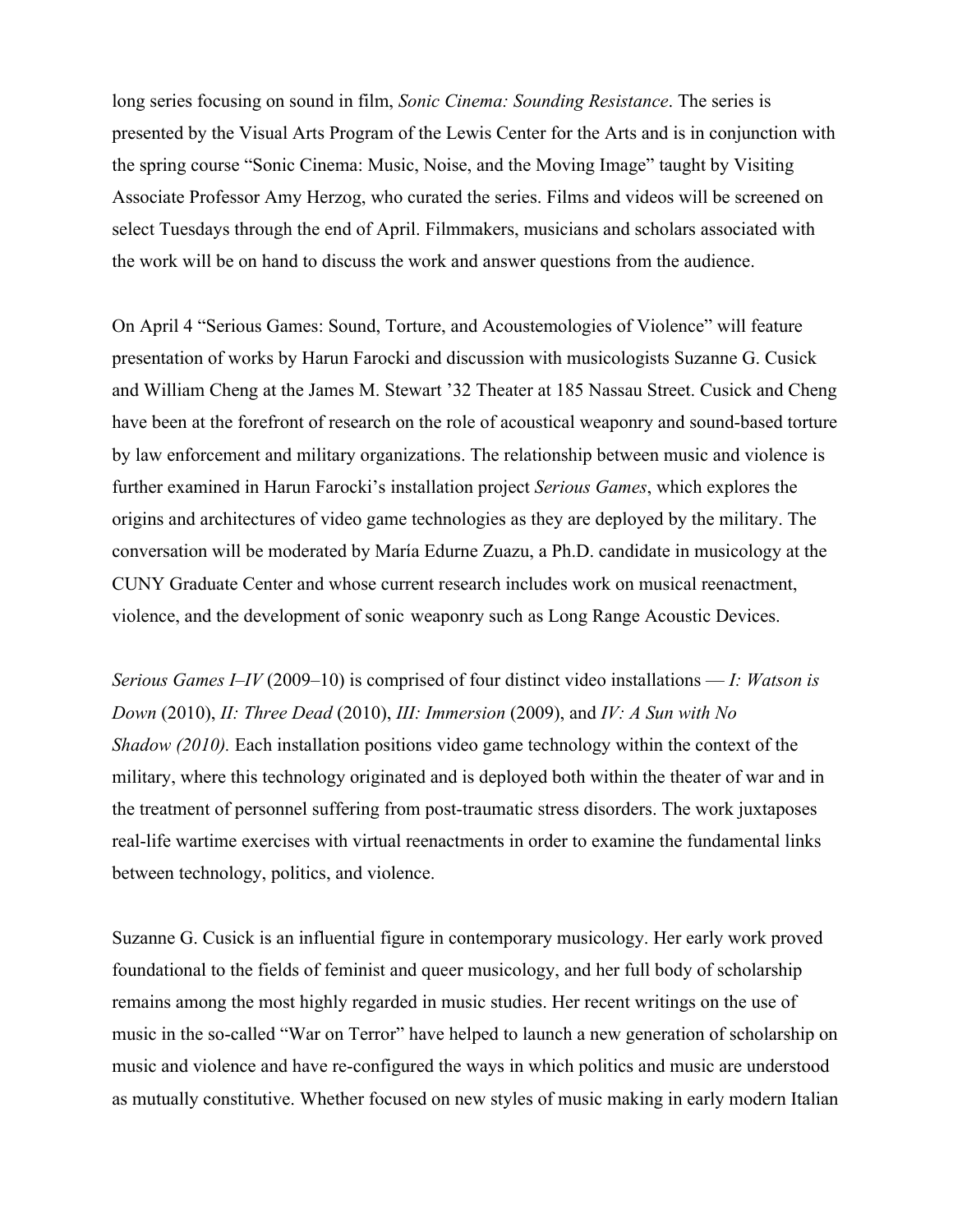courts, or on the soundscape of CIA blacksites, Cusick's work is concerned with questions of how music functions as a material practice, with palpable consequences for both listeners and performers. Her work pushes beyond the resting places of traditional scholarship, redefining the ways in which we can think about music, about gender, and about music scholarship. In 2007, Cusick's research on the use of noise, music, and "gender coercion" in the detention and interrogation of prisoners held during the 21st-century's "war on terror" was awarded the Philip Brett Award given by the LGBTQ Study Group of the American Musicological Society (AMS).

William Cheng is Assistant Professor of Music at Dartmouth College. He earned his B.A. in Music and English from Stanford University, and his A.M. and Ph.D. in Music from Harvard University, where he was a Junior Fellow at the Society of Fellows. He is the author of *Sound Play: Video Games and the Musical Imagination* (Oxford University Press, 2014) and *Just Vibrations: The Purpose of Sounding Good* (University of Michigan Press, 2016), which received the 2016 AMS Philip Brett Award and was named a 2016 Book of the Year by *Times Higher Education*. His current book projects include *All the Beautiful Musicians* (Oxford), *Touching Pitch: Dirt, Debt, Color* (Michigan), and the edited volume *Queering the Field: Sounding Out Ethnomusicology* (Oxford, with co-editor Gregory Barz). His publications have appeared in academic venues such as the *Journal of the American Musicological Society*, *Journal of the Society for American Music*, *Ethnomusicology*, *Ethnomusicology Review*, *Cambridge Opera Journal, 19th-Century Music*, and *Critical Inquiry*, and in newspapers and blogs such as *Slate*, *Washington Post*, *Huffington Post*, *TIME*, *Pacific Standard*, and *Musicology Now*.

The artists, scholars, and films in the series were selected by Herzog, a media historian whose research spans a broad range of interdisciplinary subjects, including film, philosophy, popular music, urban history, pornography, gentrification, parasites, amusement parks, and dioramas. She is Associate Professor of Media Studies at Queens College and Coordinator of the Film Studies Program at the CUNY Graduate Center. Herzog is the author of *Dreams of Difference, Songs of the Same: The Musical Moment in Film* (University of Minnesota Press, 2010) and coeditor, with Carol Vernallis and John Richardson, of *The Oxford Handbook of Sound and Image in Digital Media* (Oxford, 2013). Her writing has appeared in several collections and journals, and she has presented her work at numerous venues including the Guggenheim Museum of New